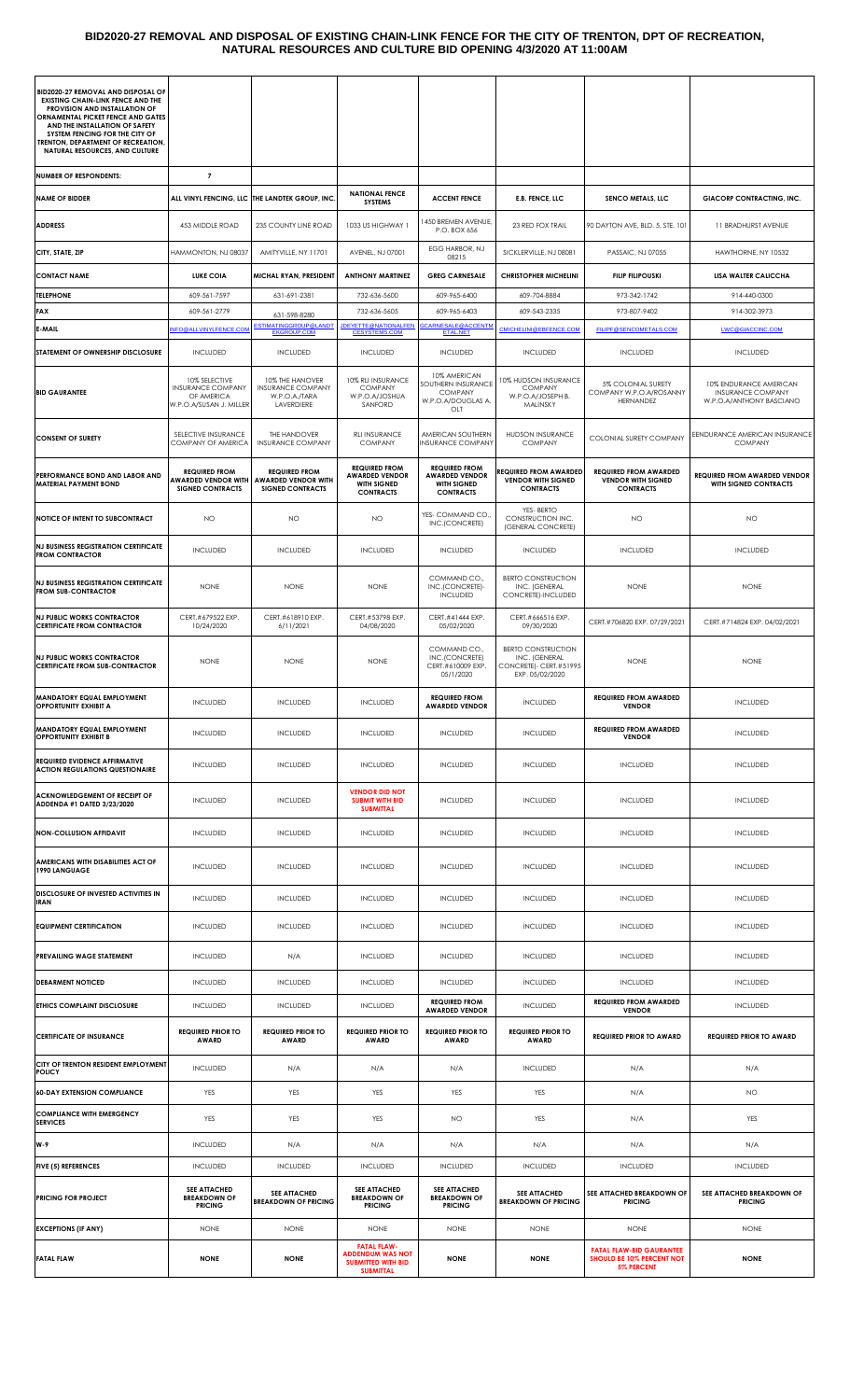

Provide and install 140 lin. ft. of 25' BallStopper safety system fencing.

Provide and install BallStopper safety system fencing as detailed and specified

| 140 lin. Ft. total \$ 25, 900.<br>Per lin. Ft. \$ 185. <sup>02</sup>                                                                                                |
|---------------------------------------------------------------------------------------------------------------------------------------------------------------------|
| s107,278.00<br><b>Calhoun St. Pool Total</b>                                                                                                                        |
| sone hundred Seventhousand two hundred seventy<br><b>Write total</b><br>$C$ ight.<br>Site alternate: Install 629 lin. Ft. of mowing strip as detailed and specified |
| Per lin. Ft. \$ 60. 68 629 lin. Ft. total \$ 37, 740. 68                                                                                                            |
| Offeror Name (print) Luke Coia                                                                                                                                      |
| Date: $4 1 2020$<br>Phone $6095617597$                                                                                                                              |
| Email 11fo @ all viny fence. Com                                                                                                                                    |
| Contact/authorized signature                                                                                                                                        |

 $\overline{\mathcal{I}}$ 

Gel Vingt Ferring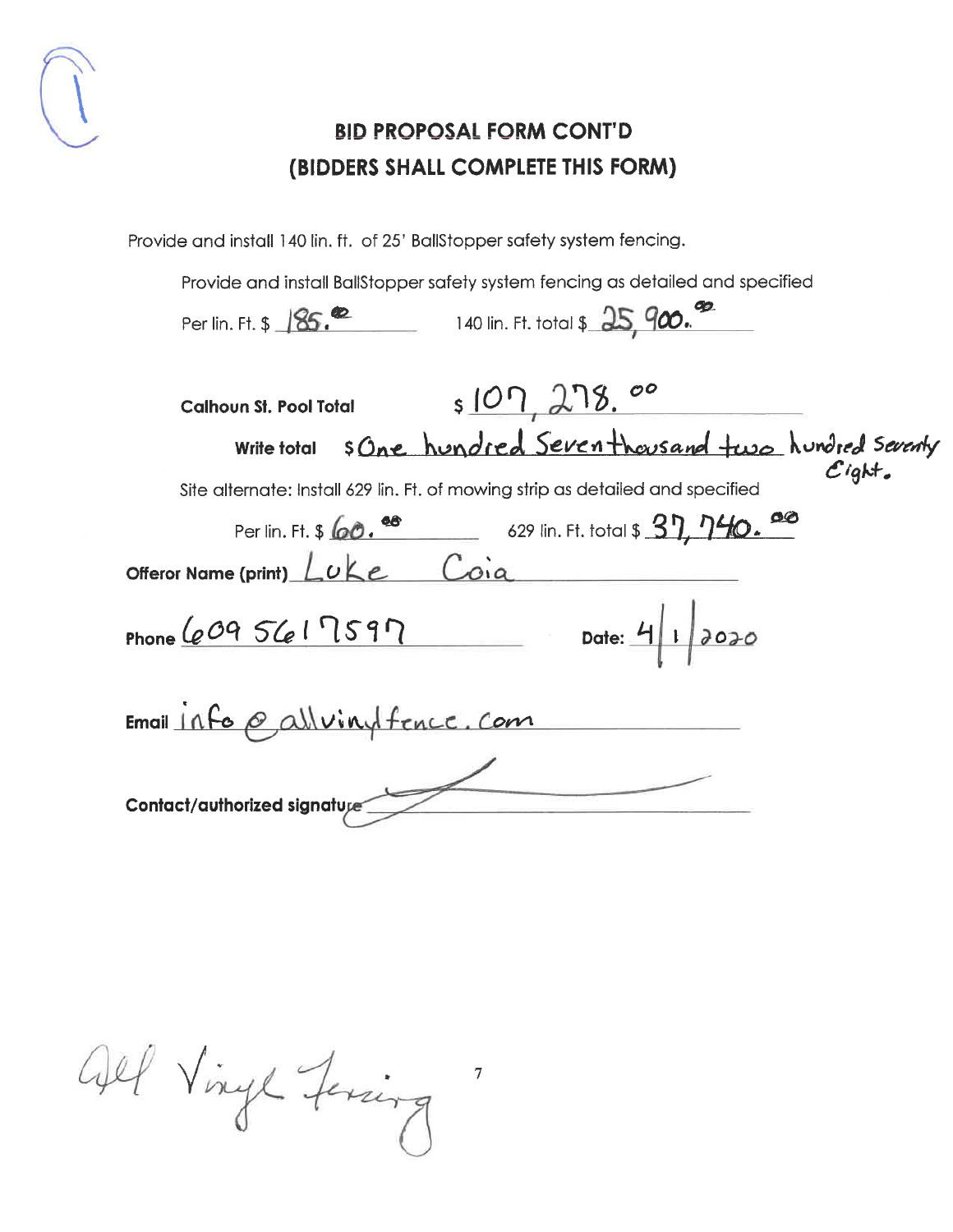Remove and dispose of the existing chain-link fence, posts, rails, and concrete foundations for the pool site listed below, in the quantities as noted for each site.

Provide and install the 8' high ornamental picket fence and gates as specified and detailed (or approved equal), in the quantities as noted for the site.

Provide and install 25' Multi-Sport BallStopper System as specified and detailed (or approved equal), in the quantities as noted for the site.

This item shall also include the restoration of any surfaces or site improvements disturbed as a part of this contract.

#### **Calhoun St. Pool**

1424 New Willow St.

Remove and dispose of 655 lin. ft. of existing chain-link fence and provide and install 629 lin. ft. of 8' ornamental picket fence.

Remove and dispose existing:

per lin. Ft. \$ (6.00 655 lin. Ft. total \$ 39 30.00

Provide and install the ornamental fence as detailed and specified

Per lin. Ft. \$ 12.00 629 lin. Ft. total \$ 10, 448.

Provide and install ornamental gates as designed and specified

(1) 12' wide double swing gate

(1) 14' wide double swing gate

| total \$ 3400. | 69 C. |
|----------------|-------|
|                |       |
|                | 66    |
| total \$ 3600. |       |

 $O<sup>O</sup>$ 

all Vingt Frang

6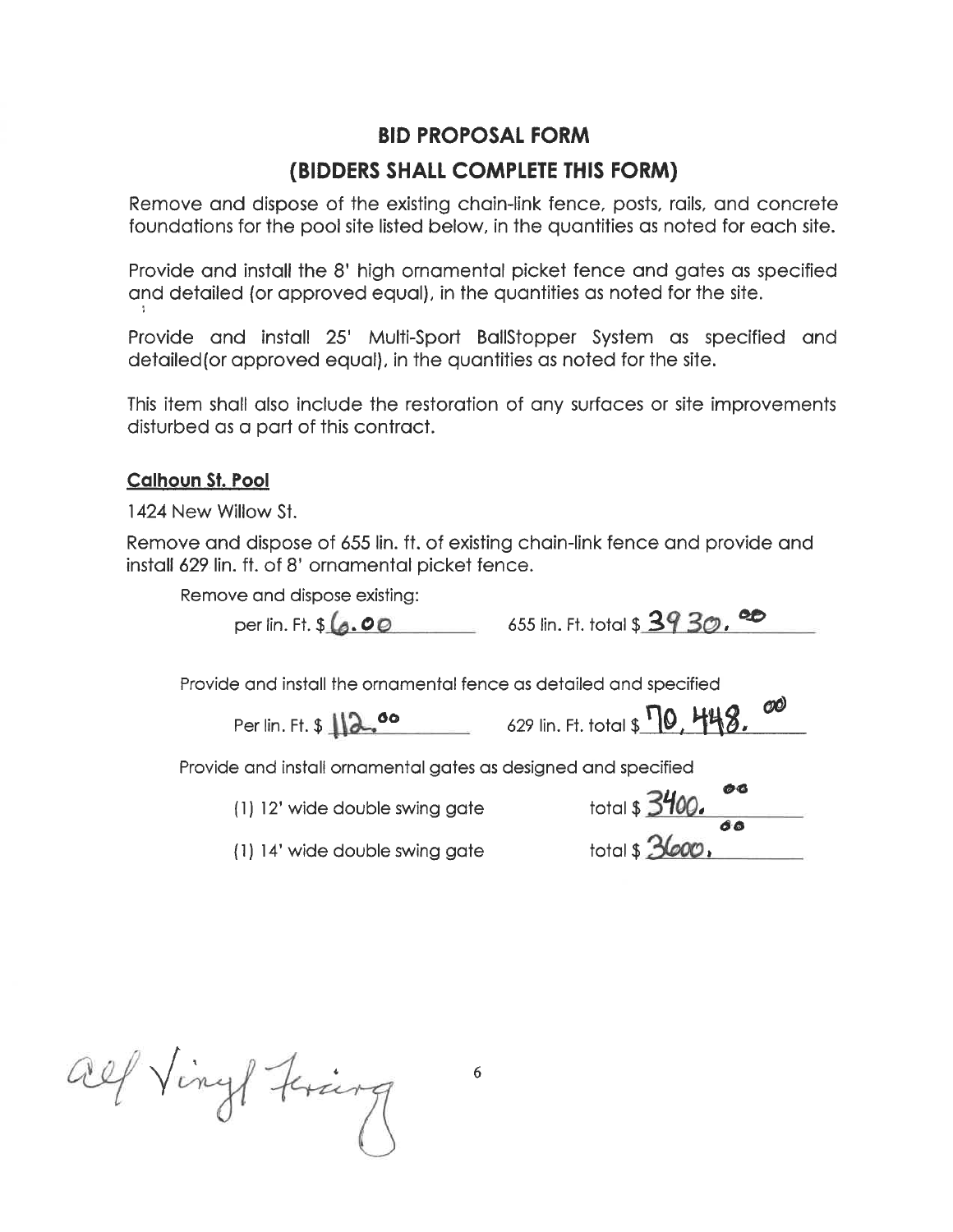| Provide and install 150 square feet of concrete:<br>150 sq. Ft. total \$ 650.00<br>O®<br>$per$ sa. Ft. $\frac{1}{2}$ |
|----------------------------------------------------------------------------------------------------------------------|
|                                                                                                                      |
| Provide and install 12 linear feet of ADA compliant curb:<br>Lump sum total $$1200$ .                                |
| \$2850.0<br>Calhoun St. Pool Total of<br>Above 2 Items only                                                          |
| stwo thousand Cight hundred fifty<br><b>Write total</b>                                                              |
| Offeror Name (print) Luke<br>$\sqrt{a}$                                                                              |
| Phone $609$ $561$ $7597$<br>Date: $\frac{l}{l}$<br>2000                                                              |
| $Email$ $Afo$ $Q$ all $Viny$ fence. Com                                                                              |
| Contact/authorized signature                                                                                         |

All Virgel Freeig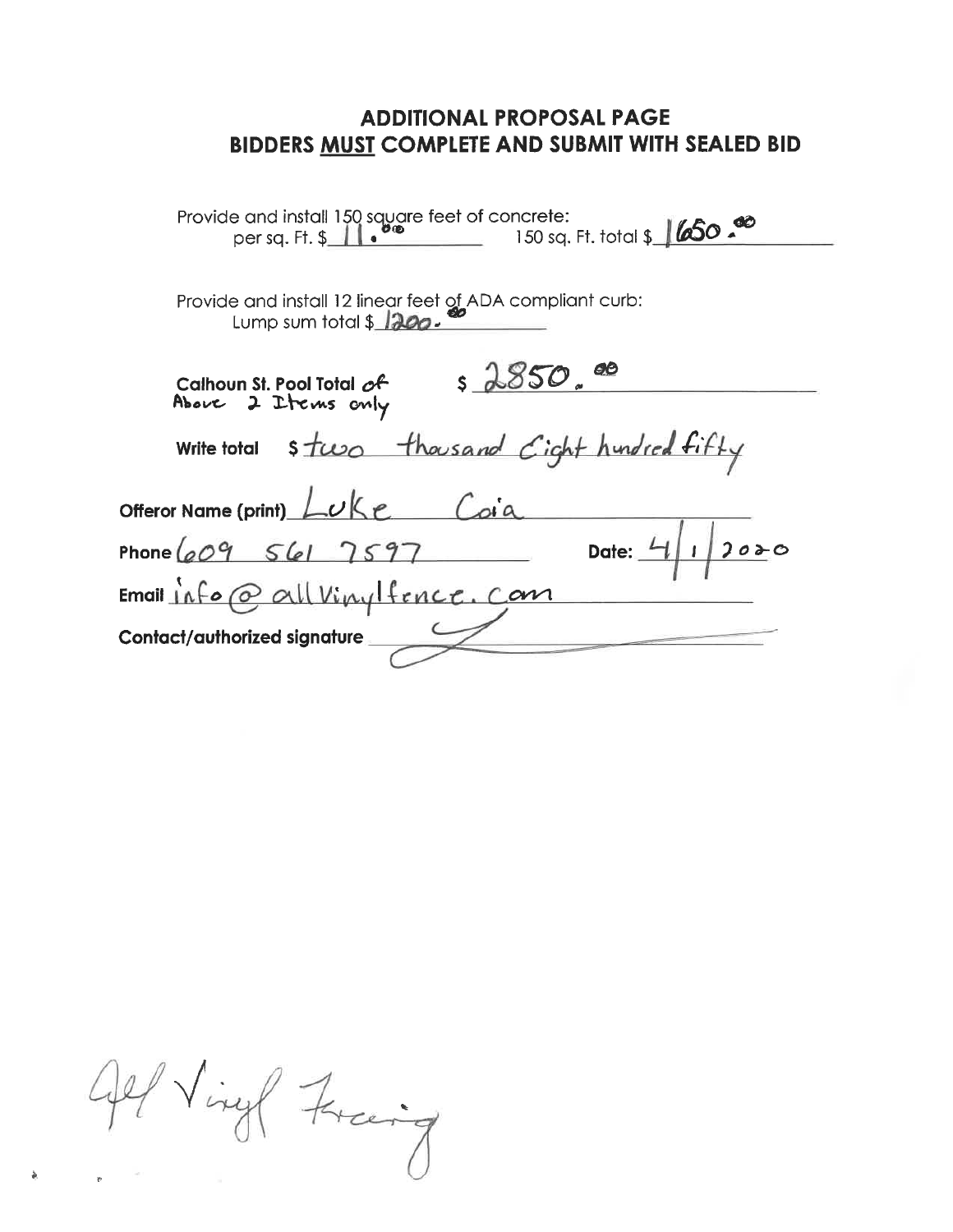

## (BIDDERS SHALL COMPLETE THIS FORM)

Remove and dispose of the existing chain-link fence, posts, rails, and concrete foundations for the pool site listed below, in the quantities as noted for each site.

Provide and install the 8' high ornamental picket fence and gates as specified and detailed (or approved equal), in the quantities as noted for the site.

Provide and install 25' Multi-Sport BallStopper System as specified and detailed (or approved equal), in the quantities as noted for the site.

This item shall also include the restoration of any surfaces or site improvements disturbed as a part of this contract.

#### **Calhoun St. Pool**

1424 New Willow St.

Remove and dispose of 655 lin. ft. of existing chain-link fence and provide and install 629 lin. ft. of 8' ornamental picket fence.

Remove and dispose existing:

per lin. Ft. \$ 7.50 655 lin. Ft. total \$ 4912.50

Provide and install the ornamental fence as detailed and specified

Per lin. Ft. \$ 109.15 629 lin. Ft. total \$ 68,655,35

Provide and install ornamental gates as designed and specified

(1) 12' wide double swing gate

 $total $3092.50$ 

(1) 14' wide double swing gate

 $total $3253.06$ 

Fartlet Houp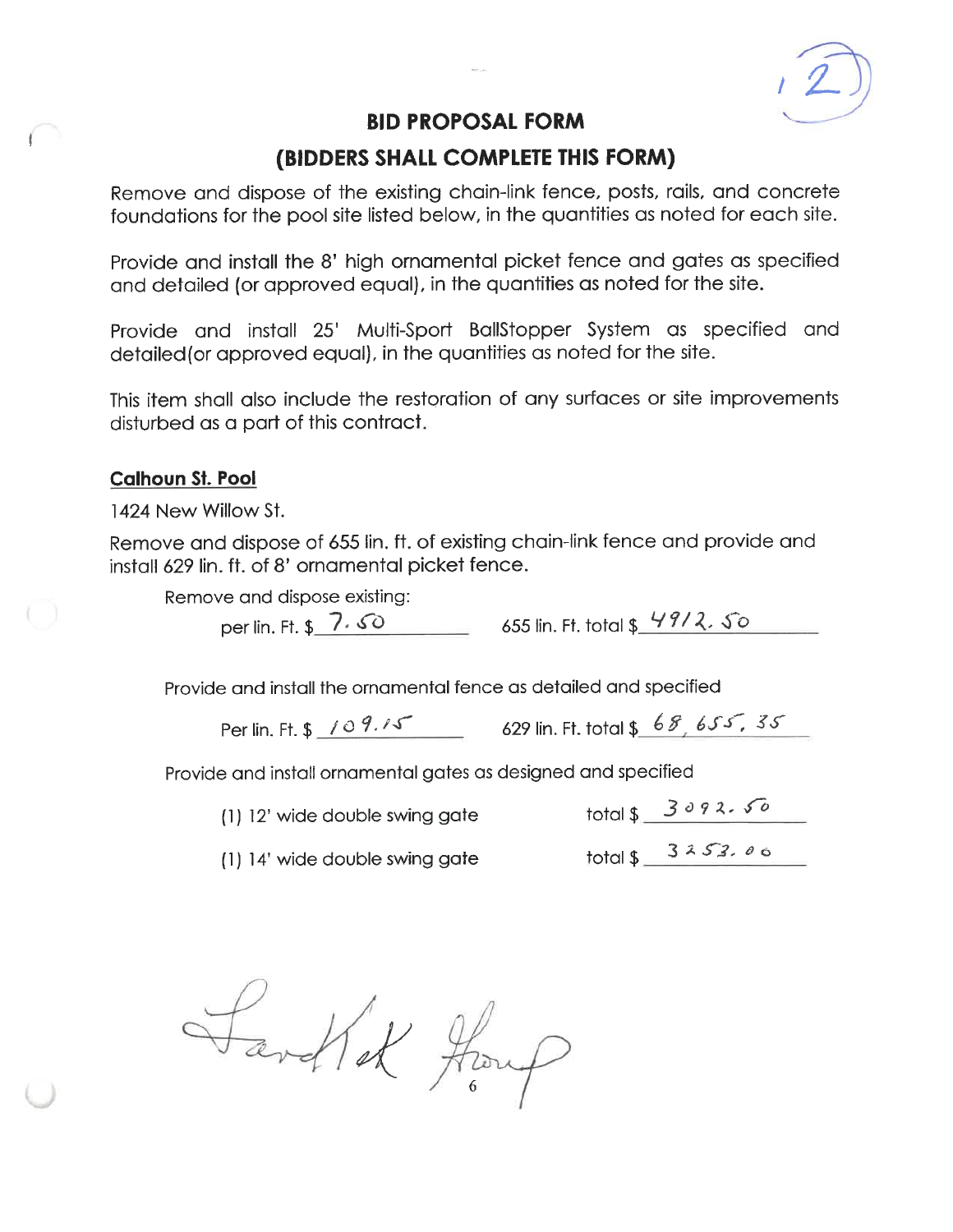Provide and install 140 lin. ft. of 25' BallStopper safety system fencing.

Provide and install BallStopper safety system fencing as detailed and specified

Per lin. Ft. \$ 240.00 140 lin. Ft. total \$ 33,600,00

| s See next page<br><b>Calhoun St. Pool Total</b>                                                          |
|-----------------------------------------------------------------------------------------------------------|
| Write total<br>$S_{\rm max}$                                                                              |
| Site alternate: Install 629 lin. Ft. of mowing strip as detailed and specified                            |
| Per lin. Ft. \$ 35.00 629 lin. Ft. total \$ 22,015.00                                                     |
| The LandTek Group, Inc.<br><b>Offeror Name (print)</b>                                                    |
| Date: $04/03/2020$<br>Phone (631) 691-2381                                                                |
| <b>Email</b> Estimatinggroup@landtekgroup.com<br>Contact/authorized signature<br>Michael Ryan / President |

Southet Houp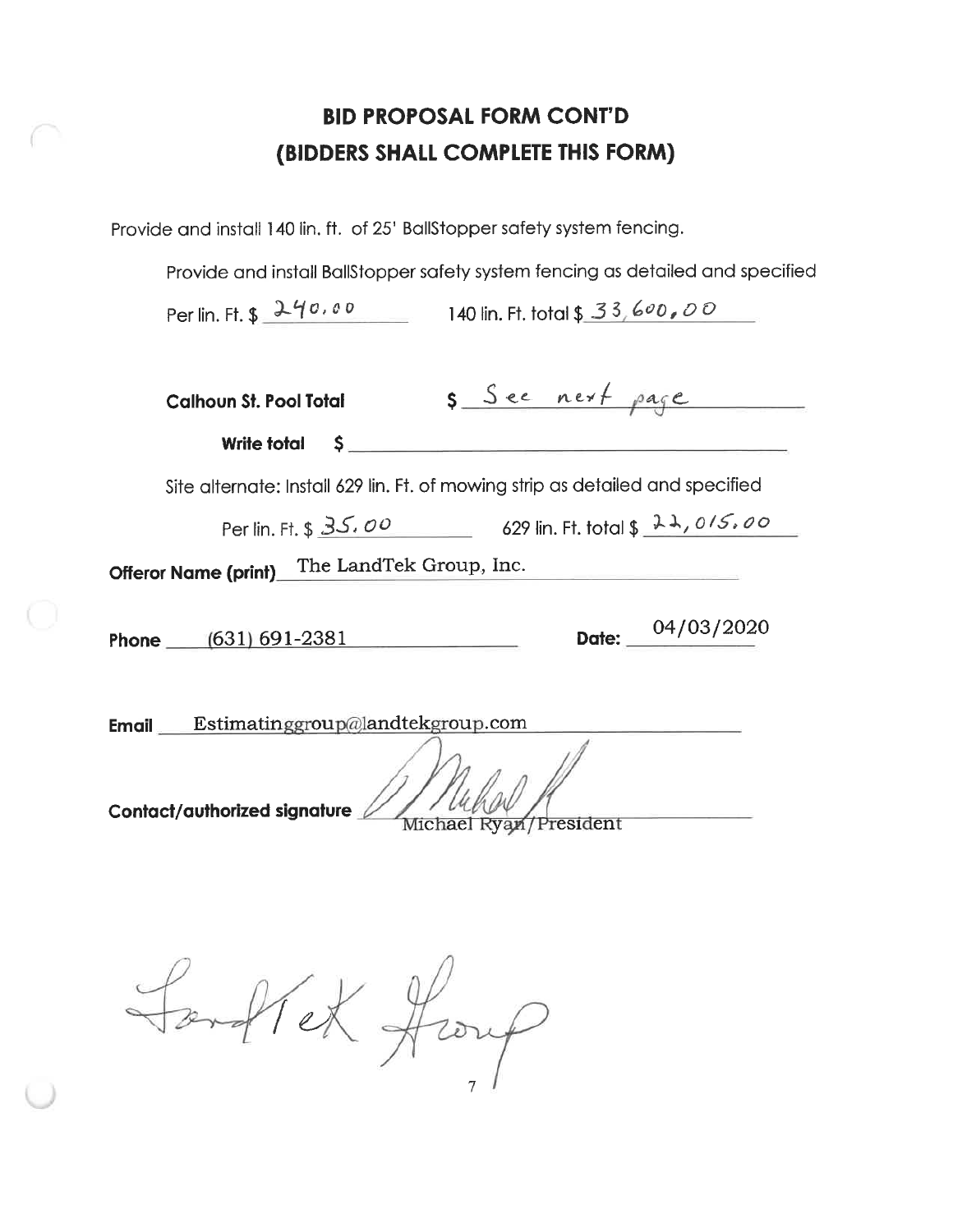| Provide and install 150 square feet of concrete:<br>150 sq. Ft. total \$ 3150.00<br>per sq. Ft. $$21.00$      |                  |
|---------------------------------------------------------------------------------------------------------------|------------------|
| Provide and install 12 linear feet of ADA compliant curb:<br>Lump sum total $\frac{1}{4}$ $\frac{400}{00}$ oo |                  |
| 5 118063, 35<br><b>Calhoun St. Pool Total</b>                                                                 |                  |
| \$ One Hundred Eighteen Thousand Sixty Three 12.11ars<br><b>Write total</b>                                   |                  |
| The LandTek Group, Inc.<br><b>Offeror Name (print)</b>                                                        |                  |
| $(631) 691 - 2381$<br>Phone                                                                                   | Date: 04/03/2020 |
| Estimatinggroup@landtekgroup.com<br><b>Email</b>                                                              |                  |
| Contact/authorized signature<br>Michael Ryan/President                                                        |                  |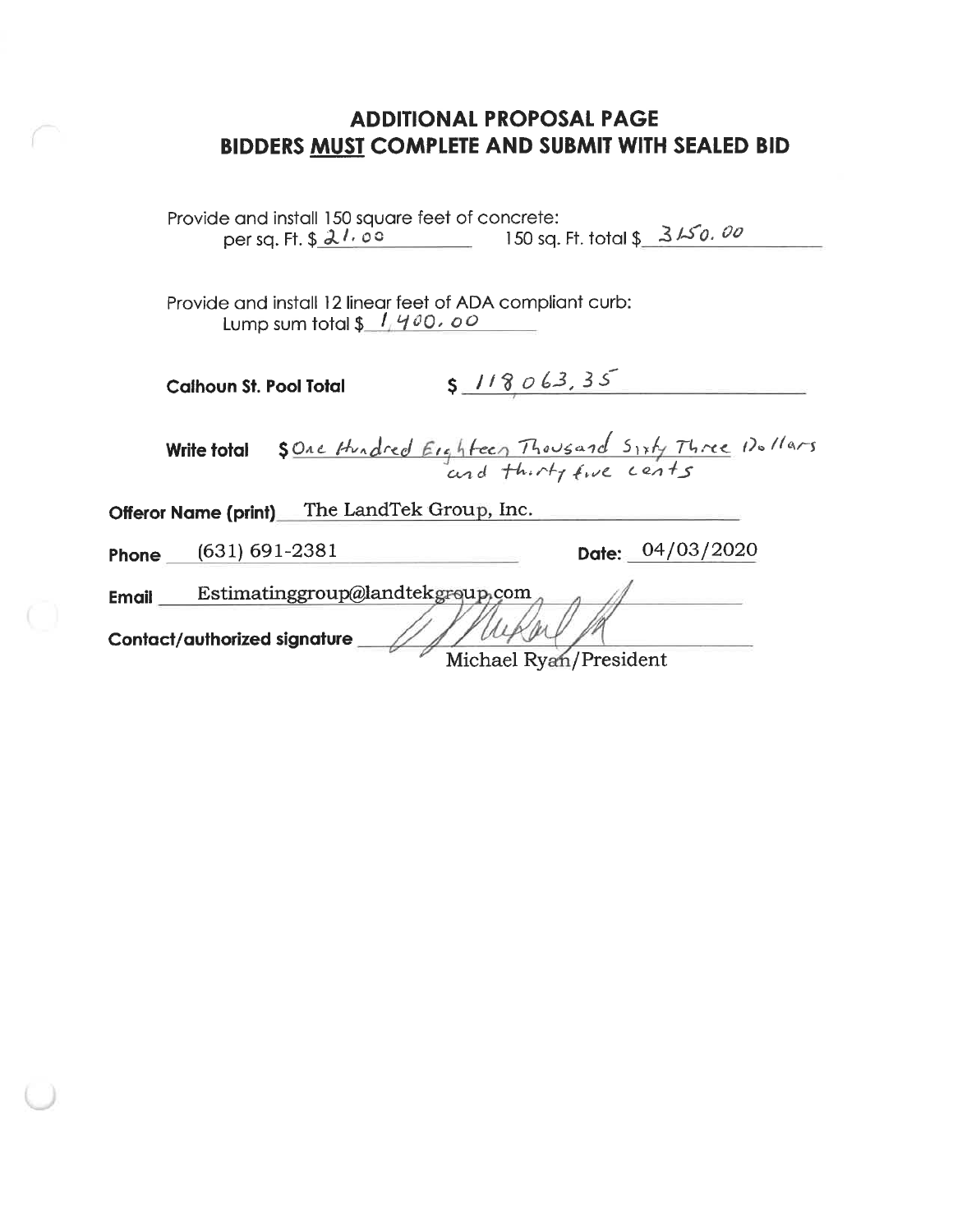# (BIDDERS SHALL COMPLETE THIS FORM)

Remove and dispose of the existing chain-link fence, posts, rails, and concrete foundations for the pool site listed below, in the quantities as noted for each site.

Provide and install the 8' high ornamental picket fence and gates as specified and detailed (or approved equal), in the quantities as noted for the site.

Provide and install 25' Multi-Sport BallStopper System as specified and detailed (or approved equal), in the quantities as noted for the site.

This item shall also include the restoration of any surfaces or site improvements disturbed as a part of this contract.

#### **Calhoun St. Pool**

1424 New Willow St.

Remove and dispose of 655 lin. ft. of existing chain-link fence and provide and install 629 lin. ft. of 8' ornamental picket fence.

| Remove and dispose existing $\alpha$<br>per lin. Ft. \$ 4.50 |  |
|--------------------------------------------------------------|--|

| 655 lin. Ft. total \$ 2,772 SU |  |  |  |  |  |
|--------------------------------|--|--|--|--|--|
|--------------------------------|--|--|--|--|--|

Provide and install the ornamental fence as detailed and specified

Per lin. Ft. \$ 8990 629 lin. Ft. total \$ 56,547,10

Provide and install ornamental gates as designed and specified

(1) 12' wide double swing gate

| total \$ |  |
|----------|--|
| total \$ |  |

(1) 14' wide double swing gate

National Fina Systems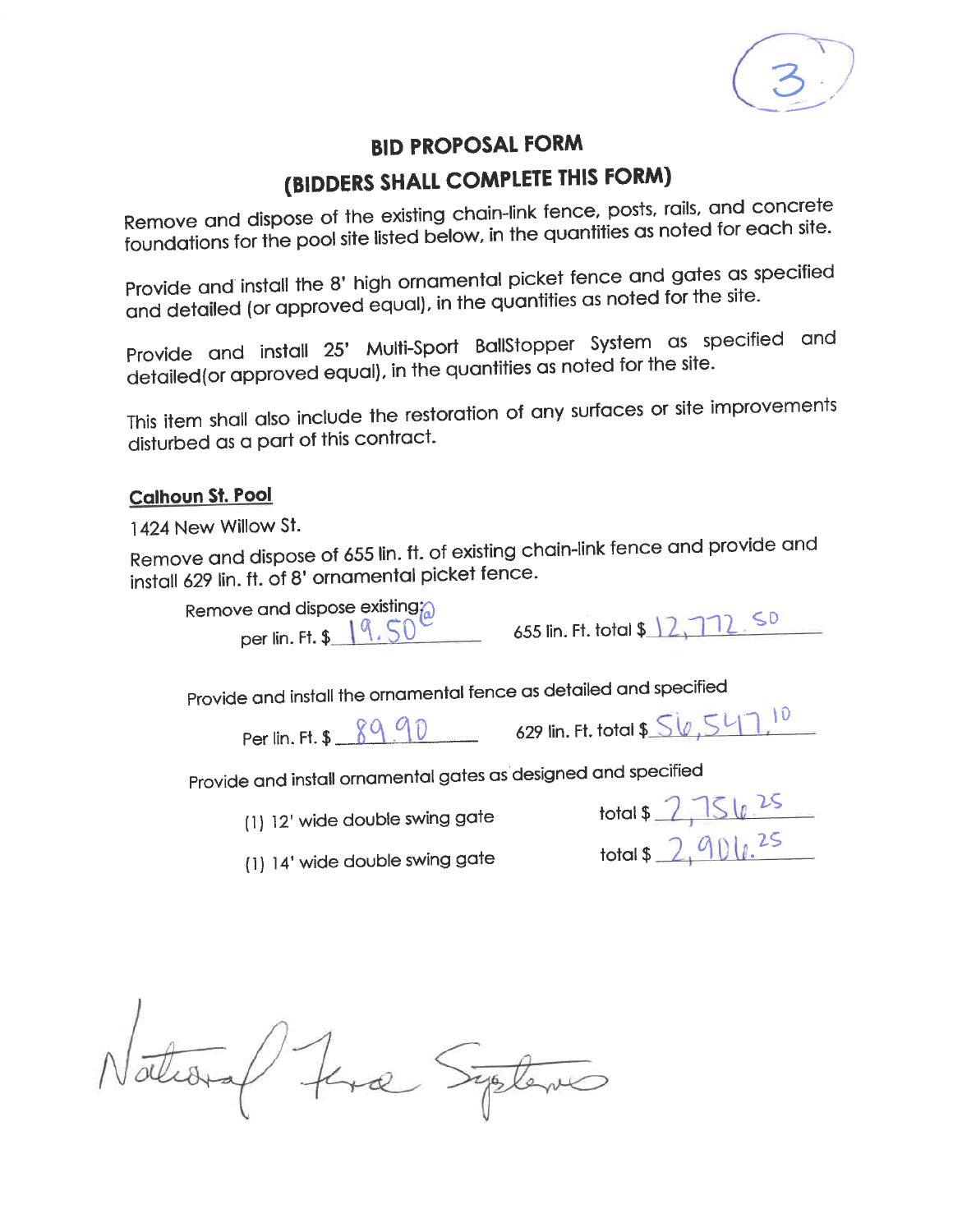Provide and install 140 lin. ft. of 25' BallStopper safety system fencing.

Provide and install BallStopper safety system fencing as detailed and specified

| Per lin. Ft. \$ 282 15 140 lin. Ft. total \$ 39, 50, 20                                                                                                                                                              |
|----------------------------------------------------------------------------------------------------------------------------------------------------------------------------------------------------------------------|
| $s$ 114.483.10<br><b>Calhoun St. Pool Total</b><br>s one hundred for teen thousand four hundred ejapty three<br><b>Write total</b><br>Site alternate: install 629 lin. Ft. of mowing strip as detailed and specified |
| Per lin. Ft. \$ 75.72 629 lin. Ft. total \$ 47, 627.88<br>offeror Name (print) National Fence Systems                                                                                                                |
| Date: $3 21 20$<br>Phone $132 - 636 - 5600$                                                                                                                                                                          |
| Email juliette (a patronatence systems.com<br><b>Contact/authorized signature</b>                                                                                                                                    |

National ferce Systems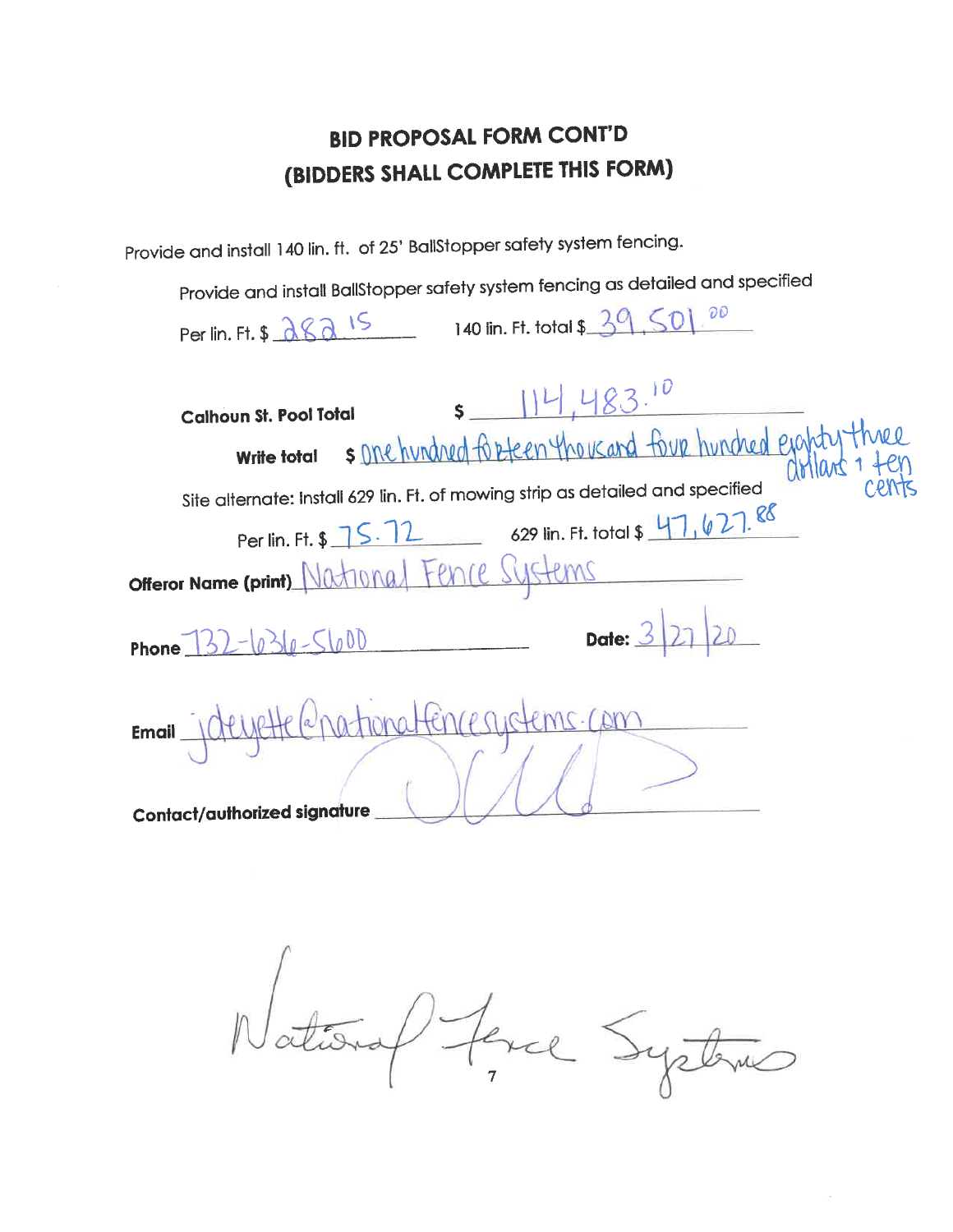#### (BIDDERS SHALL COMPLETE THIS FORM)

Remove and dispose of the existing chain-link fence, posts, rails, and concrete foundations for the pool site listed below, in the quantities as noted for each site.

Provide and install the 8' high ornamental picket fence and gates as specified and detailed (or approved equal), in the quantities as noted for the site.

Provide and install 25' Multi-Sport BallStopper System as specified and detailed (or approved equal), in the quantities as noted for the site.

This item shall also include the restoration of any surfaces or site improvements disturbed as a part of this contract.

#### **Calhoun St. Pool**

1424 New Willow St.

Remove and dispose of 655 lin. ft, of existing chain-link fence and provide and install 629 lin. ft. of 8' ornamental picket fence.

Remove and dispose existing:

per lin. Ft. \$ 14.00

655 lin. Ft. total  $$9,170.00$ 

Provide and install the ornamental fence as detailed and specified

 $629$  lin. Ft. total  $$84,915,00$ Per lin, Ft, \$ 135.00

Provide and install ornamental gates as designed and specified

(1) 12' wide double swing gate

total \$ 4,300.00

total \$4,600.00 (1) 14' wide double swing gate

accent fence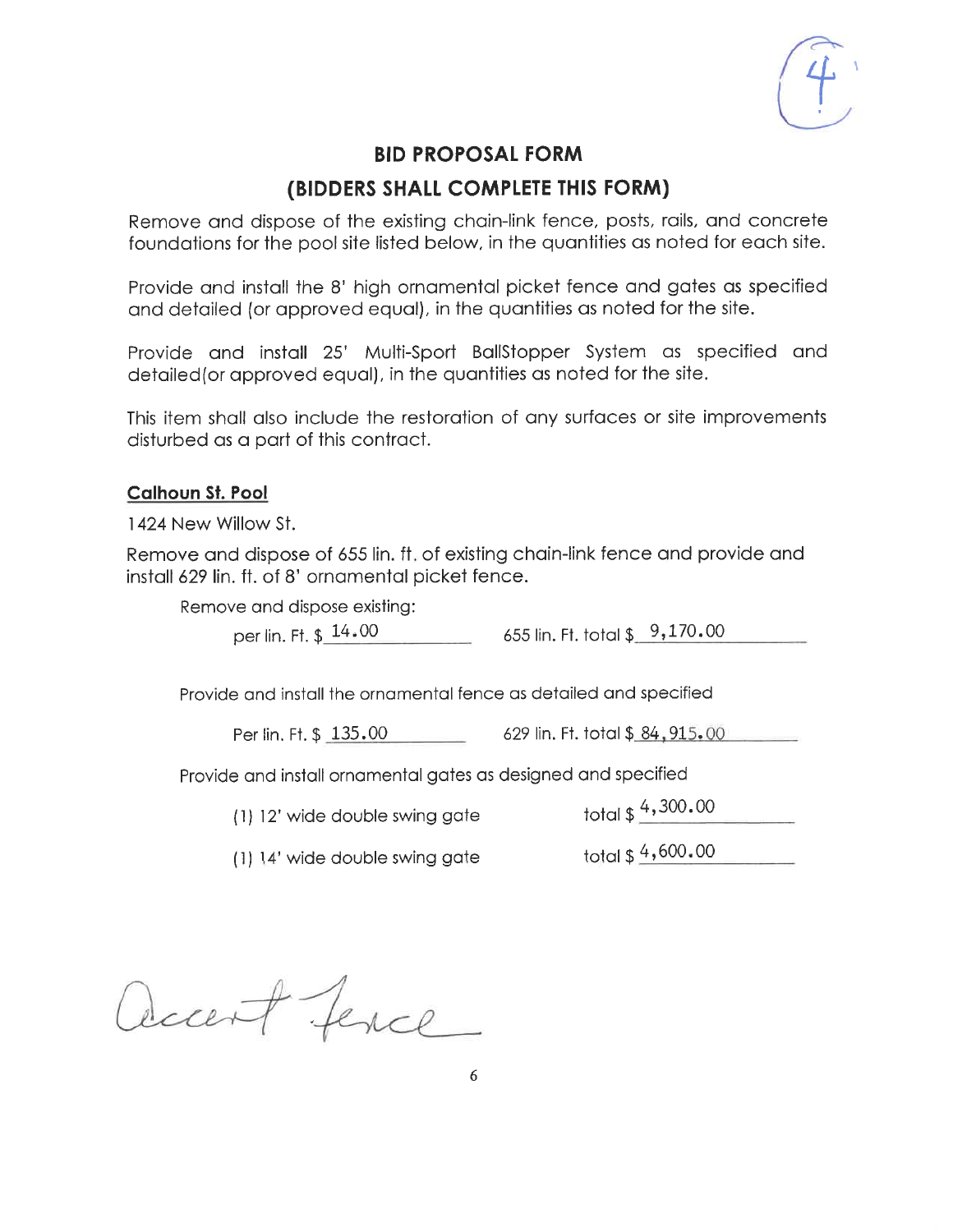Provide and install 140 lin. ft. of 25' BallStopper safety system fencing.

Provide and install BallStopper safety system fencing as detailed and specified Per lin. Ft. \$ 280.00 140 lin. Ft. total \$ 39,200.00

| \$ Please see next proposal sheet<br>Calhoun St. Pool Total                         |
|-------------------------------------------------------------------------------------|
| Write total \$ Please see next proposal sheet                                       |
| Site alternate: Install 629 lin. Ft. of mowing strip as detailed and specified      |
| Per lin. Ft. $\frac{43.00}{27,047.00}$ 629 lin. Ft. total \$ $\frac{27,047.00}{27}$ |
| Offeror Name (print)_Accent_Fence_Inc.                                              |
| Date: 4/3/2020<br>Phone $\frac{609-965-6400}{2}$                                    |
| Email gcarnesale@accentmetal.net<br>Contact/authorized signature                    |
| I les                                                                               |

 $\overline{7}$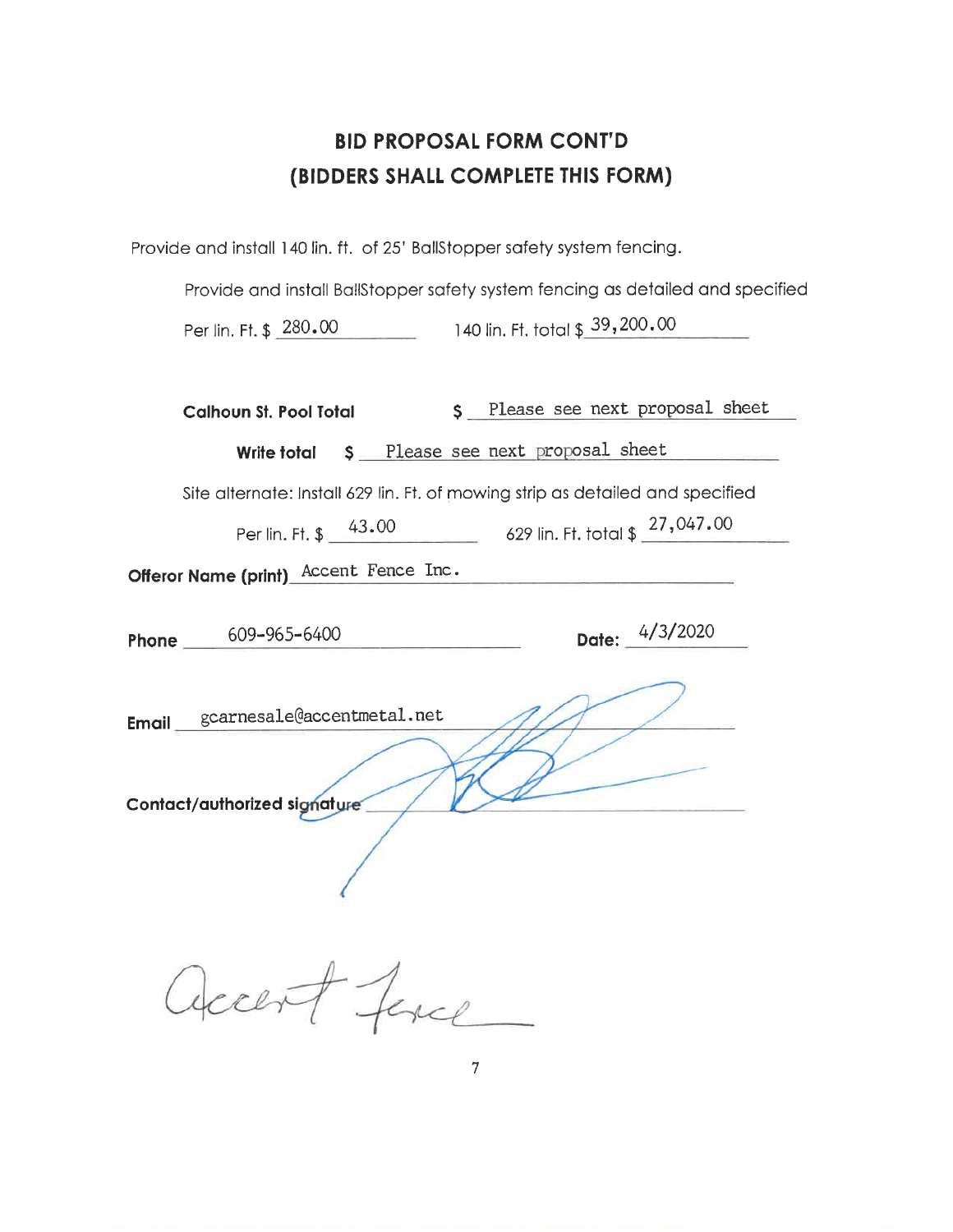| 150 sq. Ft. total \$_7,800.00                                                                           |
|---------------------------------------------------------------------------------------------------------|
| Provide and install 12 linear feet of ADA compliant curb:<br>Lump sum total $$3,200.00$                 |
| $S$ 153,185.00<br><b>Calhoun St. Pool Total</b>                                                         |
| One Hundred Fifty Three Thousand One Hundred Eighty Five Dollars<br>Š.<br><b>Write total</b><br>0 Cents |
| Accent Fence Inc.<br><b>Offeror Name (print)</b>                                                        |
| 609-965-6400<br>Date: 4/3/2020<br>Phone                                                                 |
| gcarnesale@accentmetal.net<br><b>Email</b><br>Contact/authorized signature                              |
|                                                                                                         |

Opcent ferce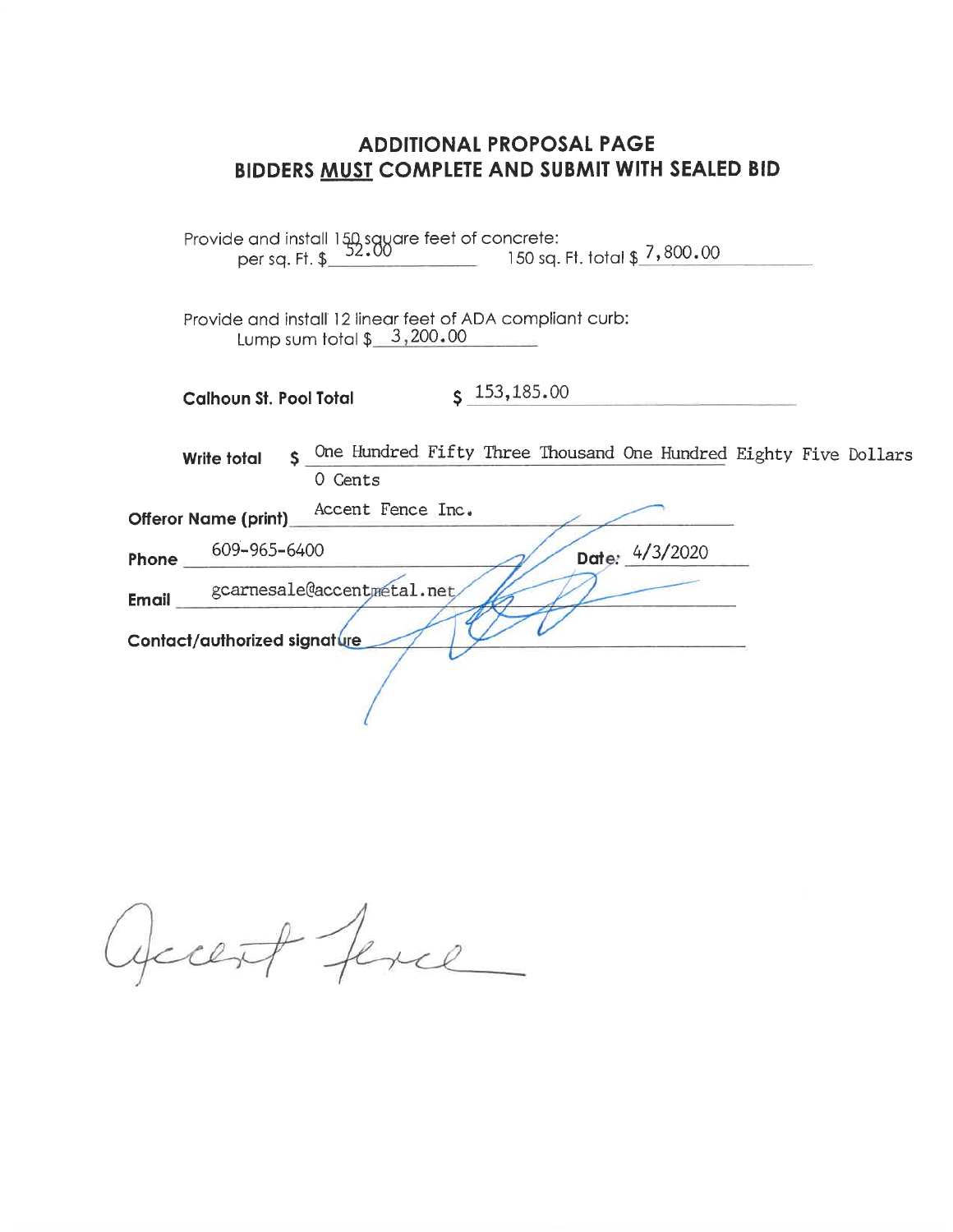## PROVIDE A LIST SUB-CONTRACTORS COPY OF LICENSES SUBMITTED WITH BID

**MANDATORY IF APPLICABLE** 

| NAME Command Co., Inc.<br><u> 1980 - Jan James James James James James James James James James James James James James James James James Ja</u> |
|-------------------------------------------------------------------------------------------------------------------------------------------------|
| ADDRESS 1318 Antwerp Avenue                                                                                                                     |
| CITY, STATE, ZIP Egg Harbor City NJ 08215                                                                                                       |
| TELEPHONE: 609-965-0399                                                                                                                         |
| FAX NO. 609-965-0441                                                                                                                            |
| TRADE Concrete<br><u> Santan di Kabupatén Bangguna Kabupatén Indonésia Kabupatén </u>                                                           |
|                                                                                                                                                 |
|                                                                                                                                                 |
|                                                                                                                                                 |
| ADDRESS ADDRESS                                                                                                                                 |
|                                                                                                                                                 |
|                                                                                                                                                 |
|                                                                                                                                                 |
|                                                                                                                                                 |
|                                                                                                                                                 |
|                                                                                                                                                 |
|                                                                                                                                                 |
|                                                                                                                                                 |
|                                                                                                                                                 |
|                                                                                                                                                 |
|                                                                                                                                                 |
|                                                                                                                                                 |
|                                                                                                                                                 |
|                                                                                                                                                 |
|                                                                                                                                                 |
|                                                                                                                                                 |
|                                                                                                                                                 |
|                                                                                                                                                 |
|                                                                                                                                                 |
|                                                                                                                                                 |
| LICENSE NO.                                                                                                                                     |
|                                                                                                                                                 |
| <b>NAME</b>                                                                                                                                     |
|                                                                                                                                                 |
|                                                                                                                                                 |
|                                                                                                                                                 |
|                                                                                                                                                 |
|                                                                                                                                                 |
| LICENSE NO.                                                                                                                                     |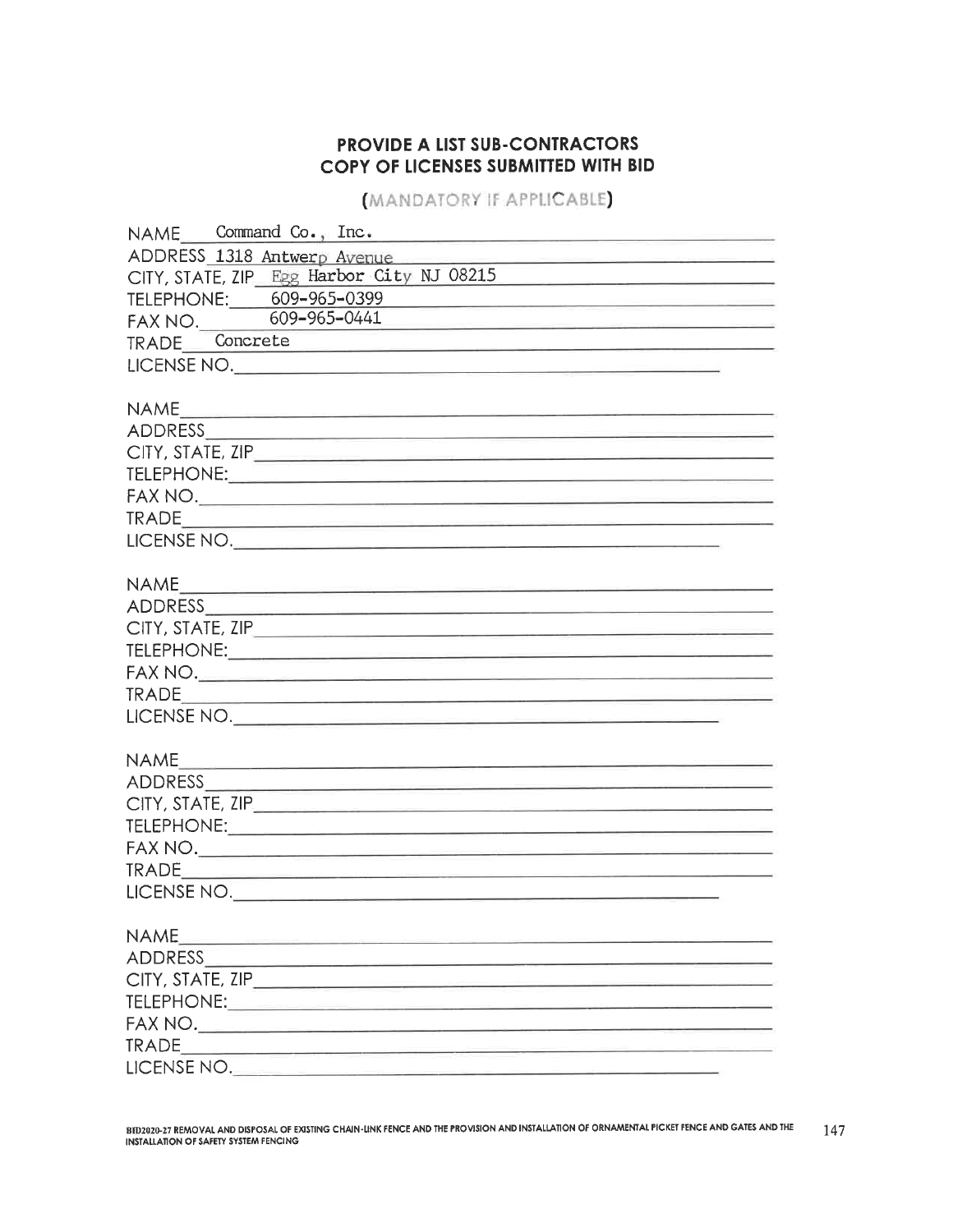

## (BIDDERS SHALL COMPLETE THIS FORM)

Remove and dispose of the existing chain-link fence, posts, rails, and concrete foundations for the pool site listed below, in the quantities as noted for each site.

Provide and install the 8' high ornamental picket fence and gates as specified and detailed (or approved equal), in the quantities as noted for the site.

Provide and install 25' Multi-Sport BallStopper System as specified and detailed (or approved equal), in the quantities as noted for the site.

This item shall also include the restoration of any surfaces or site improvements disturbed as a part of this contract.

#### **Calhoun St. Pool**

1424 New Willow St.

Remove and dispose of 655 lin. ft. of existing chain-link fence and provide and install 629 lin. ft. of 8' ornamental picket fence.

Remove and dispose existing:

per lin. Ft.  $$12^{\omega}$ 

655 lin. Ft. total \$ 7,860.

Provide and install the ornamental fence as detailed and specified

Per lin. Ft. \$ 86. D 629 lin. Ft. total \$ 54. 694 60

Provide and install ornamental gates as designed and specified

(1) 12' wide double swing gate

total  $$3.000 -$ 

(1) 14' wide double swing gate

 $total $4.000.$ 

E.B. Jerce, LLC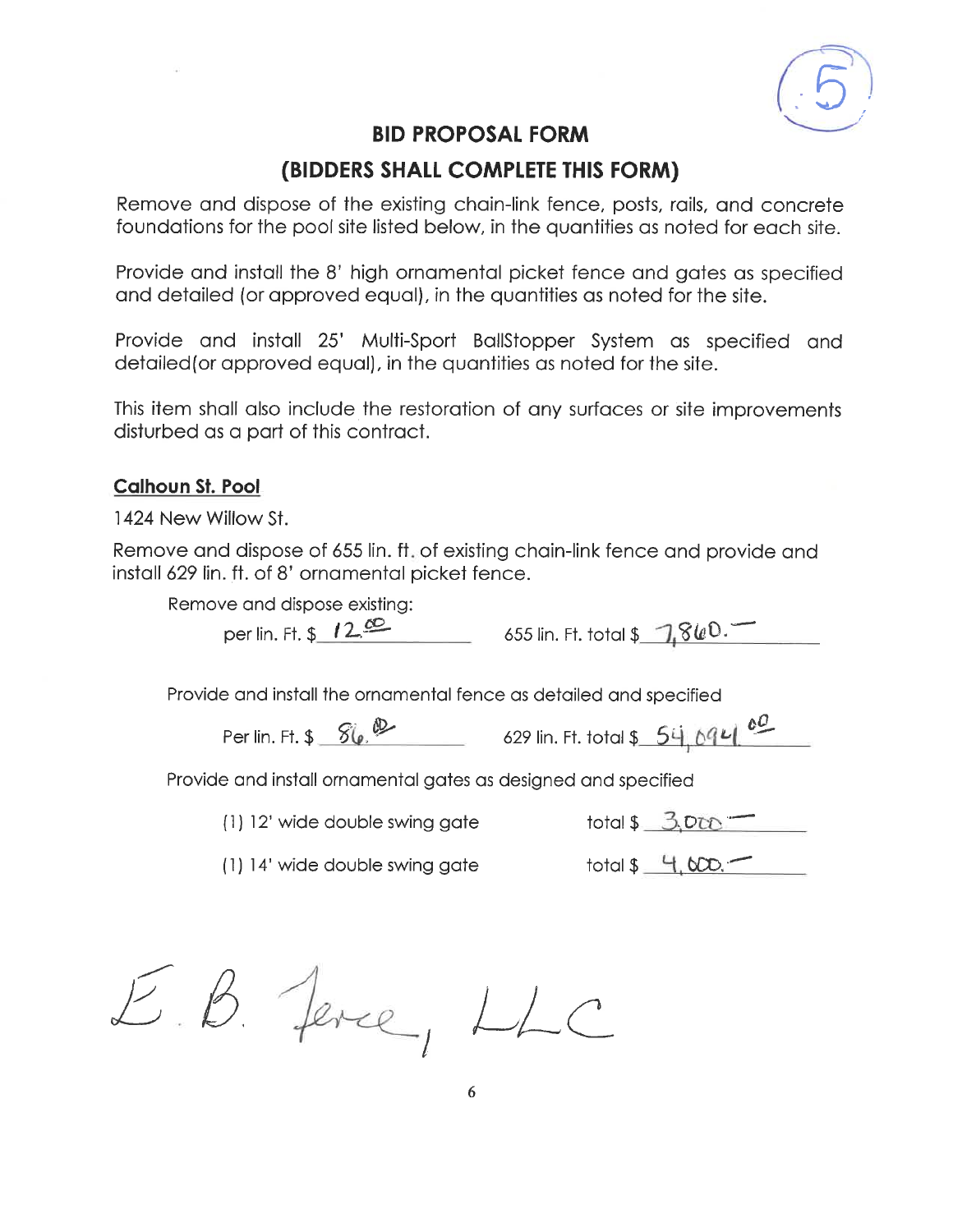Provide and install 140 lin. ft. of 25' BallStopper safety system fencing.

Provide and install BallStopper safety system fencing as detailed and specified

Per lin. Ft. \$ 255,<sup>00</sup> 140 lin. Ft. total \$ 35, 7 to <sup>00</sup>

| $5 - 104, 654.02$<br><b>Calhoun St. Pool Total</b>                                               |
|--------------------------------------------------------------------------------------------------|
| write total s <u>Dne hundred</u> four Housand six hundred fitty four<br>clonlars and rein cents. |
|                                                                                                  |
| Per lin. Ft. \$ 34.00 629 lin. Ft. total \$ 21,386.00                                            |
| EB Fence, LLC<br>Offeror Name (print)                                                            |
| Phone 605-704-8884<br>Date: 31 Mar 2020                                                          |
| Email michelinic ebfence. com                                                                    |
| Contact/authorized signature                                                                     |
|                                                                                                  |

E.B. Free, LLC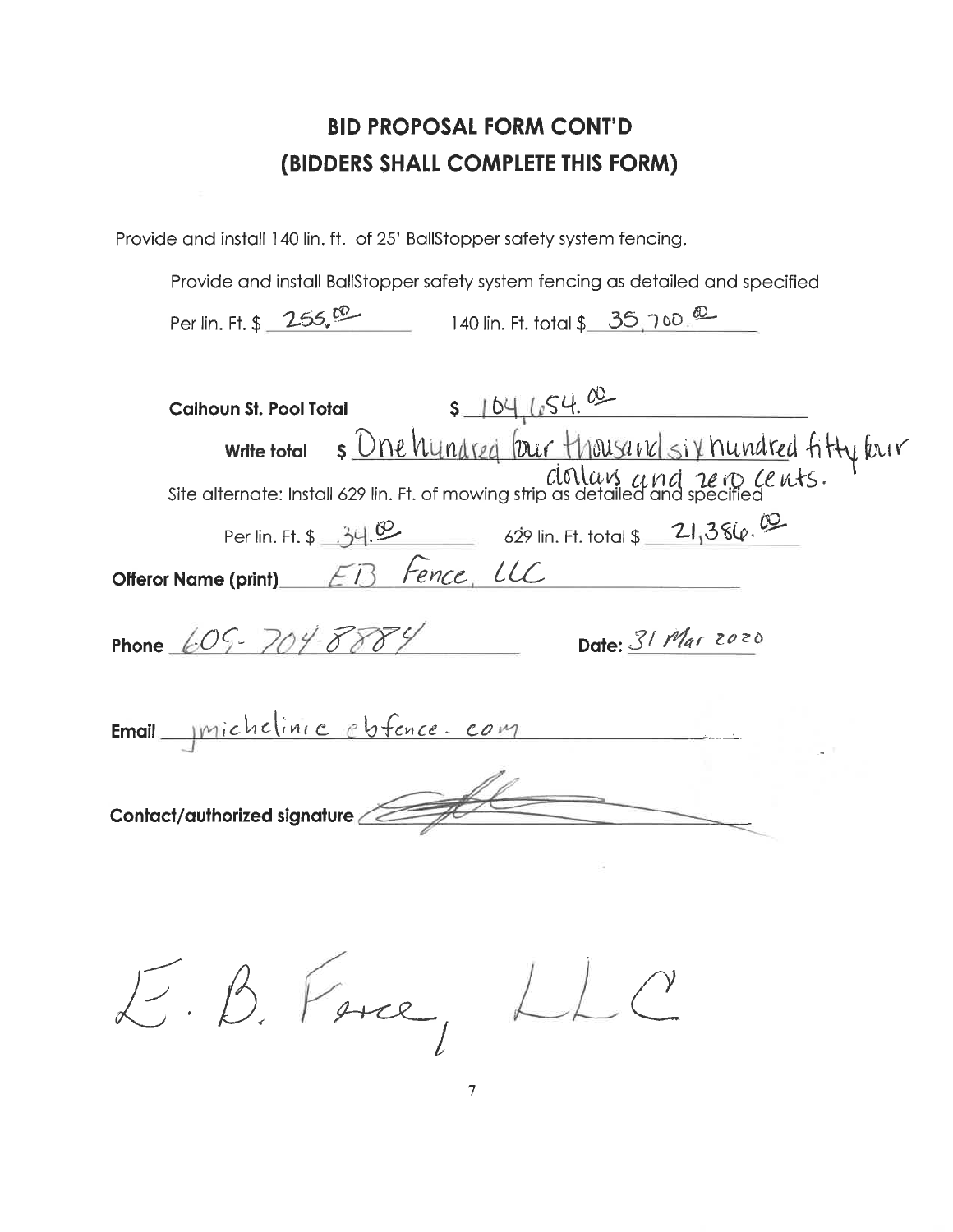| Provide and install 150 square feet of concrete:<br>per sq. Ft. $\frac{1}{2}$ $\frac{1}{2}$ $\frac{1}{2}$<br>150 sq. Ft. total $$3,600.$ |
|------------------------------------------------------------------------------------------------------------------------------------------|
|                                                                                                                                          |
| $s = 3.720$ .<br><b>Calhoun St. Pool Total</b>                                                                                           |
| <u>s Three thousand seventundred twenty</u> dollars and<br><b>Write total</b><br>Zero cents                                              |
| Offeror Name (print) EB Fence, UC                                                                                                        |
| Date: $31$ Mar 7020<br>Phone $605 - 704 - 88841$                                                                                         |
| Email Michelini e esfence com                                                                                                            |
| Contact/authorized signature                                                                                                             |

EB. Free, LLC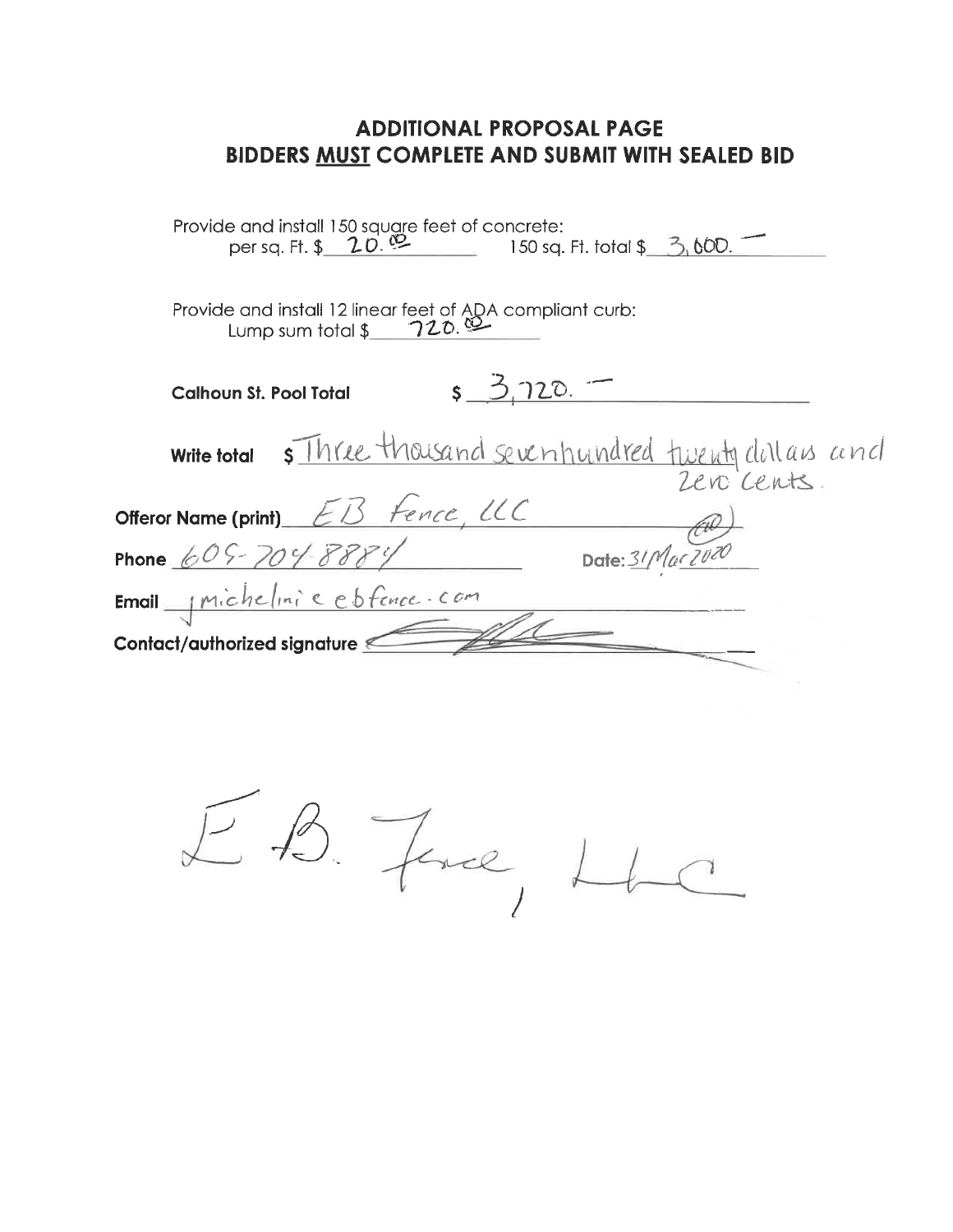### PROVIDE A LIST SUB-CONTRACTORS **COPY OF LICENSES SUBMITTED WITH BID**

### (MANDATORY IF APPLICABLE)

| NAME Berto Construction<br>Inc                                                                                                           |  |  |  |  |  |
|------------------------------------------------------------------------------------------------------------------------------------------|--|--|--|--|--|
| ADDRESS (125 Leesville Ave                                                                                                               |  |  |  |  |  |
| $D$ ) $0 \left( 65 \right)$<br>$CITY, STATE, ZIP\_Rahuouy n$                                                                             |  |  |  |  |  |
| TELEPHONE: 732-396-0099                                                                                                                  |  |  |  |  |  |
| <u> Andreas Andrew Maria (1989)</u><br>$FAXNO.$ 732-396-006/                                                                             |  |  |  |  |  |
| <u> Kanada (an ing mga mga sang</u><br>Contractor<br>TRADE General Loncrete                                                              |  |  |  |  |  |
| LICENSE NO. 0103193                                                                                                                      |  |  |  |  |  |
|                                                                                                                                          |  |  |  |  |  |
| <b>NAME</b><br><u> 1980 - Johann Barn, mars an t-Amerikaansk politiker (</u>                                                             |  |  |  |  |  |
|                                                                                                                                          |  |  |  |  |  |
|                                                                                                                                          |  |  |  |  |  |
|                                                                                                                                          |  |  |  |  |  |
|                                                                                                                                          |  |  |  |  |  |
| <b>TRADE</b>                                                                                                                             |  |  |  |  |  |
| LICENSE NO.                                                                                                                              |  |  |  |  |  |
|                                                                                                                                          |  |  |  |  |  |
| <b>NAME</b><br><u> 1989 - Johann Harry Harry Harry Harry Harry Harry Harry Harry Harry Harry Harry Harry Harry Harry Harry Harry</u>     |  |  |  |  |  |
| <b>ADDRESS</b><br><u> 1989 - Johann John Stone, market fan it ferskearre fan it ferskearre fan it ferskearre fan it ferskearre fan i</u> |  |  |  |  |  |
|                                                                                                                                          |  |  |  |  |  |
|                                                                                                                                          |  |  |  |  |  |
|                                                                                                                                          |  |  |  |  |  |
|                                                                                                                                          |  |  |  |  |  |
| LICENSE NO.                                                                                                                              |  |  |  |  |  |
|                                                                                                                                          |  |  |  |  |  |
| <b>NAME</b><br><u> 1980 - John Harrison, mars et al. (</u>                                                                               |  |  |  |  |  |
|                                                                                                                                          |  |  |  |  |  |
|                                                                                                                                          |  |  |  |  |  |
|                                                                                                                                          |  |  |  |  |  |
|                                                                                                                                          |  |  |  |  |  |
| <b>TRADE</b>                                                                                                                             |  |  |  |  |  |
| LICENSE NO.                                                                                                                              |  |  |  |  |  |
|                                                                                                                                          |  |  |  |  |  |
| <b>NAME</b><br><u> La componenta de la componenta de la componenta de la componenta de la componenta de la componenta de la compo</u>    |  |  |  |  |  |
|                                                                                                                                          |  |  |  |  |  |
|                                                                                                                                          |  |  |  |  |  |
|                                                                                                                                          |  |  |  |  |  |
|                                                                                                                                          |  |  |  |  |  |
|                                                                                                                                          |  |  |  |  |  |
| LICENSE NO.                                                                                                                              |  |  |  |  |  |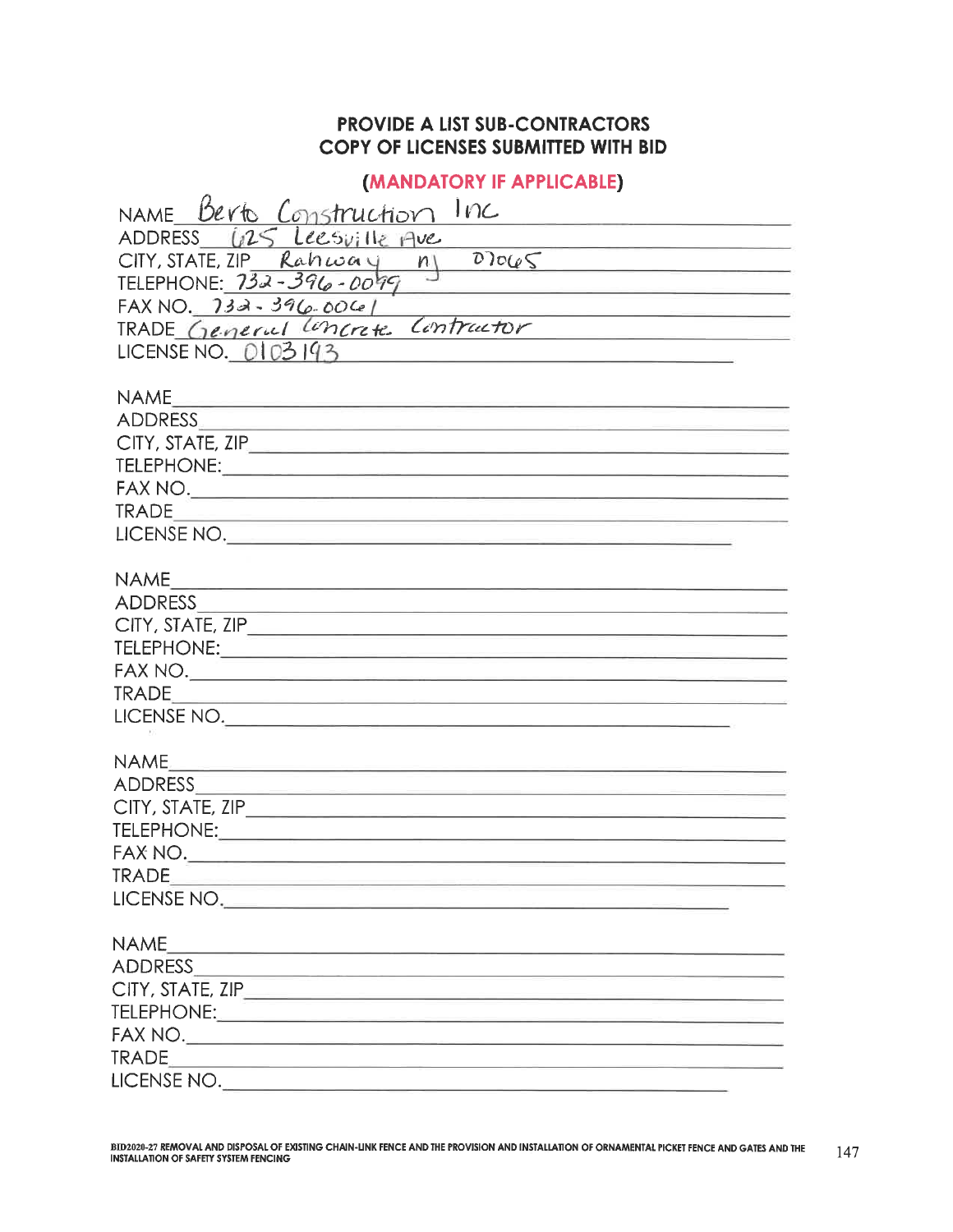## (BIDDERS SHALL COMPLETE THIS FORM)

Remove and dispose of the existing chain-link fence, posts, rails, and concrete foundations for the pool site listed below, in the quantities as noted for each site.

Provide and install the 8' high ornamental picket fence and gates as specified and detailed (or approved equal), in the quantities as noted for the site.

Provide and install 25' Multi-Sport BallStopper System as specified and detailed (or approved equal), in the quantities as noted for the site.

This item shall also include the restoration of any surfaces or site improvements disturbed as a part of this contract.

#### **Calhoun St. Pool**

1424 New Willow St.

Remove and dispose of 655 lin. ft. of existing chain-link fence and provide and install 629 lin. ft. of 8' ornamental picket fence.

Remove and dispose existing:

per lin. Ft. \$ 8. 25 655 lin. Ft. total \$ 5, 403. 75

Provide and install the ornamental fence as detailed and specified

Per lin. Ft. \$ 92. 48 629 lin. Ft. total \$ 58, 169. 92

Provide and install ornamental gates as designed and specified

(1) 12' wide double swing gate

total  $$3,788$ 

(1) 14' wide double swing gate

 $total $4.017$ 

Senco Metals, Lh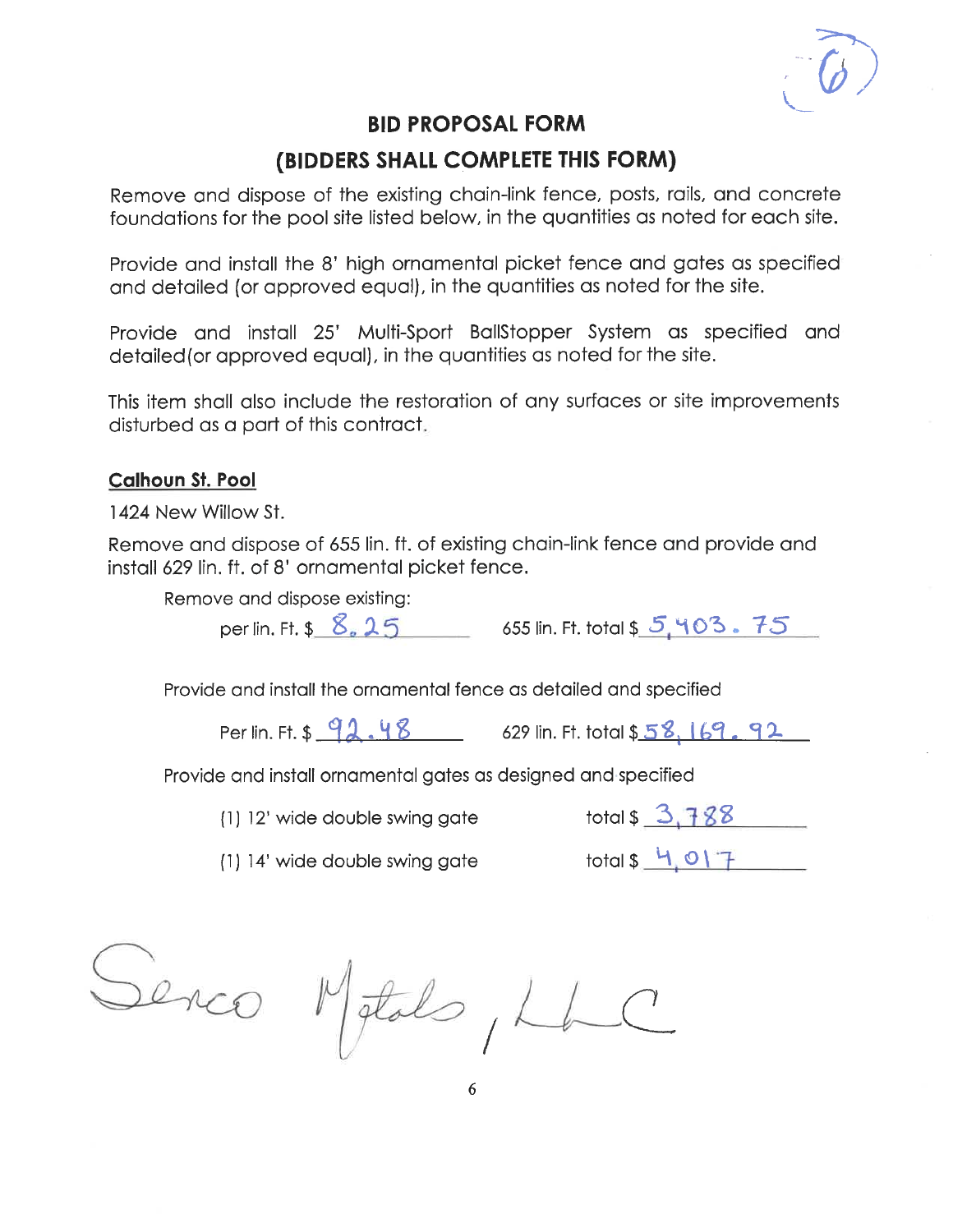Provide and install 140 lin. ft. of 25' BallStopper safety system fencing.

Provide and install BallStopper safety system fencing as detailed and specified

Per lin. Ft. \$ 189.64 140 lin. Ft. total \$ 26,549.60

| \$97,928.27<br><b>Calhoun St. Pool Total</b>                                   |
|--------------------------------------------------------------------------------|
| s Pinety seven thousand, nine hundred twenty eight dollars<br>Write total      |
| Site alternate: Install 629 lin. Ft. of mowing strip as detailed and specified |
| Per lin. Ft. \$ 34. 18 629 lin. Ft. total \$ 21, 499. 22                       |
| Offeror Name (print) Senco Metals LLC                                          |
| Date: 03-20-2020<br>Phone $973 - 342 - 1742$                                   |
| Email Filip + @ sencometals. com                                               |
| Contact/authorized signature_                                                  |
| Serco Metals, LLC                                                              |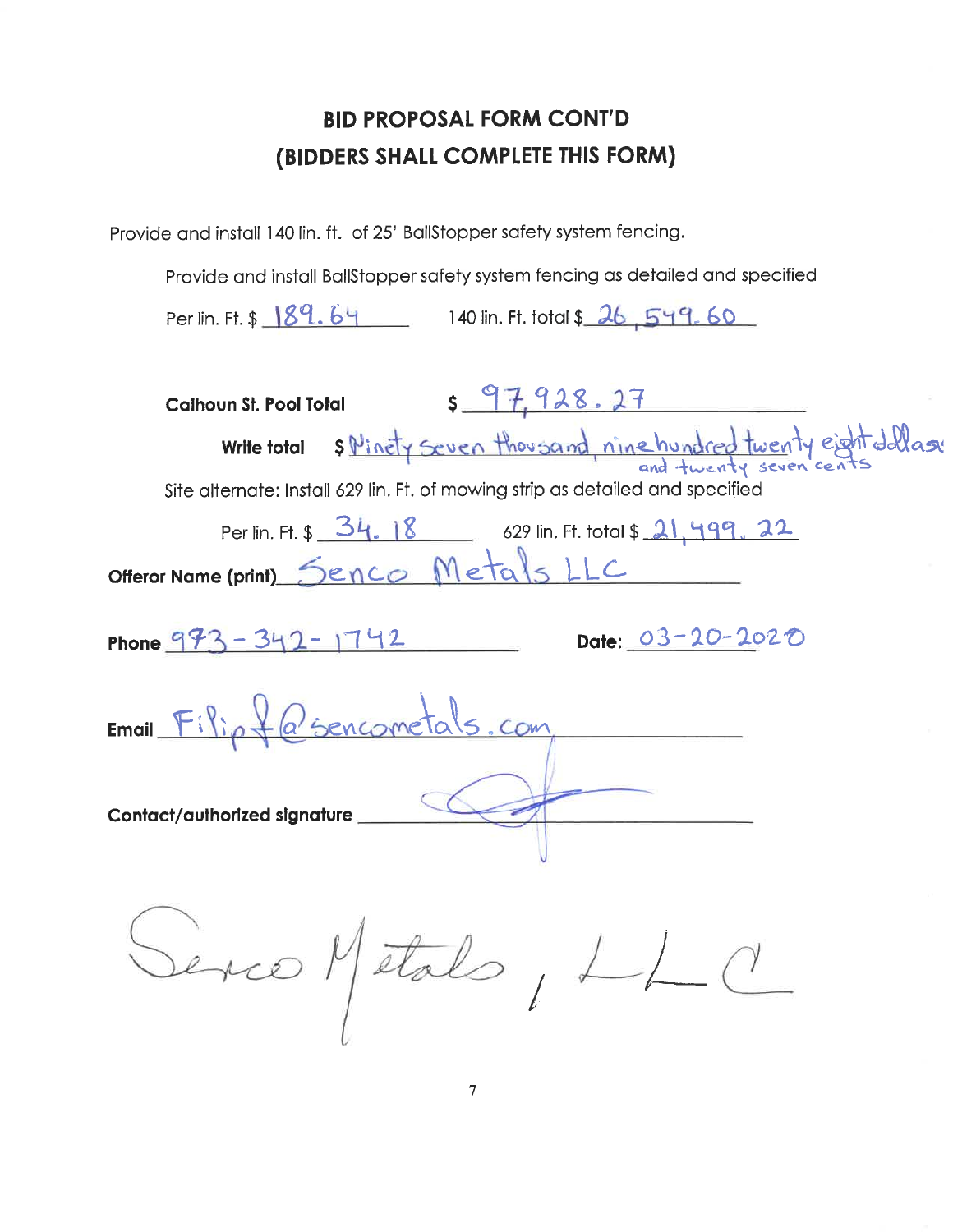| Provide and install 150 square feet of concrete:<br>per sq. Ft. \$ 30.00 150 sq. Ft. total \$ 4,500.00         |  |
|----------------------------------------------------------------------------------------------------------------|--|
| Provide and install 12 linear feet of ADA compliant curb:<br>Lump sum total $\frac{1}{2}$ 1,000. $\frac{1}{2}$ |  |
| 5,500.00<br><b>Calhoun St. Pool Total</b>                                                                      |  |
| s Five thousand five hundred dollars /00<br><b>Write total</b>                                                 |  |
| Offeror Name (print) Senco Metals LLC                                                                          |  |
| Date: 03 - 23 - 2020<br>Phone $973 - 342 -$                                                                    |  |
| fa sencometals. com<br>$Email$ $Fiio$                                                                          |  |
| <b>Contact/authorized signature</b>                                                                            |  |

Serco Metalo, LLC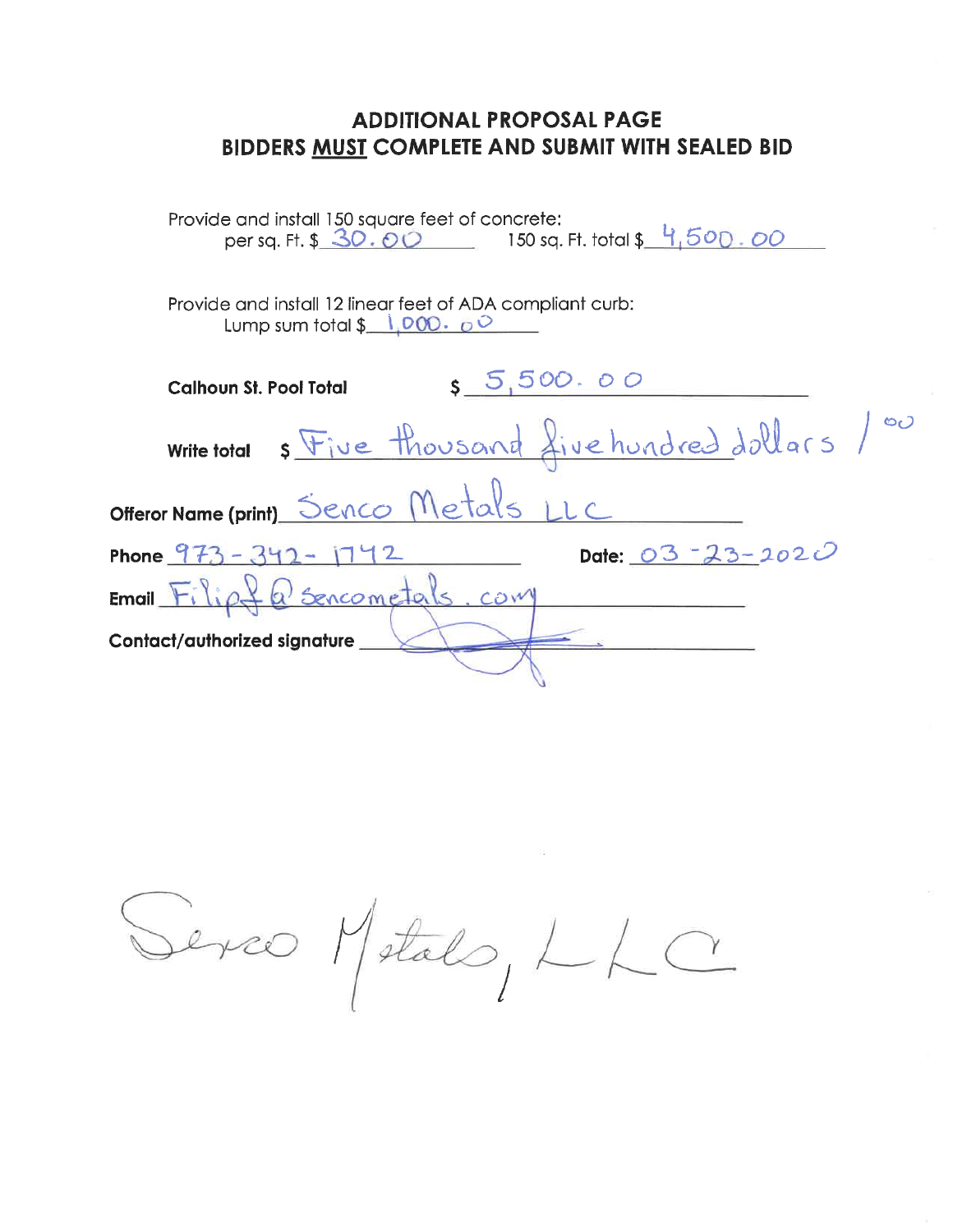

#### (BIDDERS SHALL COMPLETE THIS FORM)

Remove and dispose of the existing chain-link fence, posts, rails, and concrete foundations for the pool site listed below, in the quantities as noted for each site.

Provide and install the 8' high ornamental picket fence and gates as specified and detailed (or approved equal), in the quantities as noted for the site.

Provide and install 25' Multi-Sport BallStopper System as specified and detailed (or approved equal), in the quantities as noted for the site.

This item shall also include the restoration of any surfaces or site improvements disturbed as a part of this contract.

#### **Calhoun St. Pool**

 $\mathcal{C}^{\mathcal{C}}$  .

÷

1424 New Willow St.

Remove and dispose of 655 lin. ft. of existing chain-link fence and provide and install 629 lin. ft. of 8' ornamental picket fence.

Remove and dispose existing:

per lin. Ft. \$ 8.00 655 lin. Ft. total \$ 5.240.00

Provide and install the ornamental fence as detailed and specified

Per lin. Ft. \$ 151.14 629 lin. Ft. total \$ 95,067.06

Provide and install ornamental gates as designed and specified

(1) 12' wide double swing gate

total \$ 3,581.00

total \$\_3,700.00 (1) 14' wide double swing gate

Fiacorp Contracting, whe.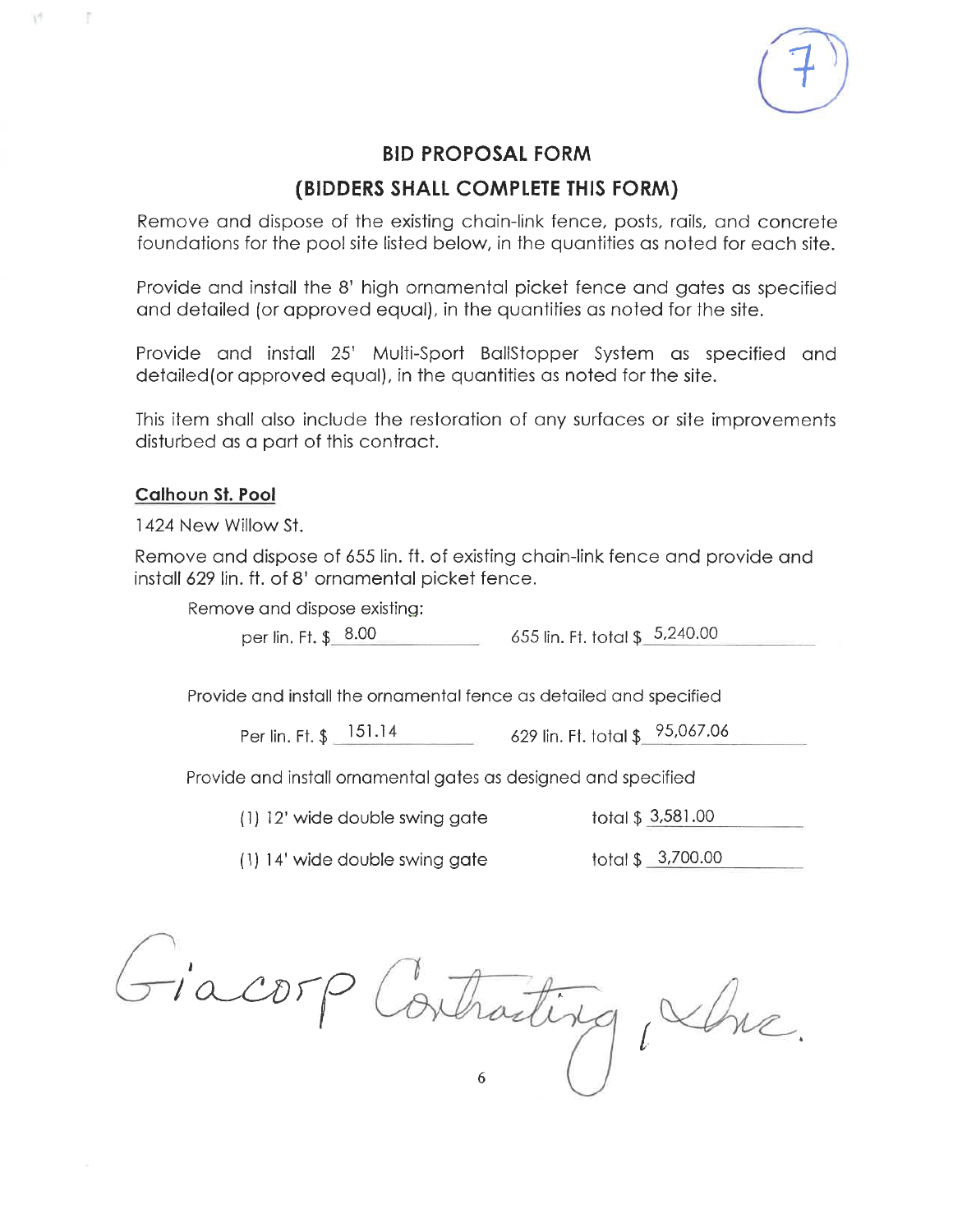|                                    | <b>BID PROPOSAL FORM CONT'D</b> |  |  |  |
|------------------------------------|---------------------------------|--|--|--|
| (BIDDERS SHALL COMPLETE THIS FORM) |                                 |  |  |  |

Provide and install 140 lin. ft. of 25' BallStopper safety system fencing.

y

W

Provide and install BallStopper safety system fencing as detailed and specified

140 lin. Ft. total \$ 39,200.00 Per lin. Ft. \$ 280.00

| Calhoun St. Pool Total<br>S.                        | 146,788.06                                                                     |
|-----------------------------------------------------|--------------------------------------------------------------------------------|
| Write total                                         | S One hundred forty six thousand seven hundred eighty eight dollars & 06/100   |
|                                                     | Site alternate: Install 629 lin. Ft. of mowing strip as detailed and specified |
|                                                     | Per lin. Ft. \$ 42.00 629 lin. Ft. total \$ 26,418.00                          |
| <b>Offeror Name (print)</b> Giacorp Contracting Inc | the control of the control of the control of                                   |
| Phone 914-440-0300                                  | Date: $4/3/20$                                                                 |
| Email LWC@giaccinc.com                              |                                                                                |
| Contact/authorized signature                        | Lisa Walter Calicchia / President                                              |

Gracorp Contracting, Vhc